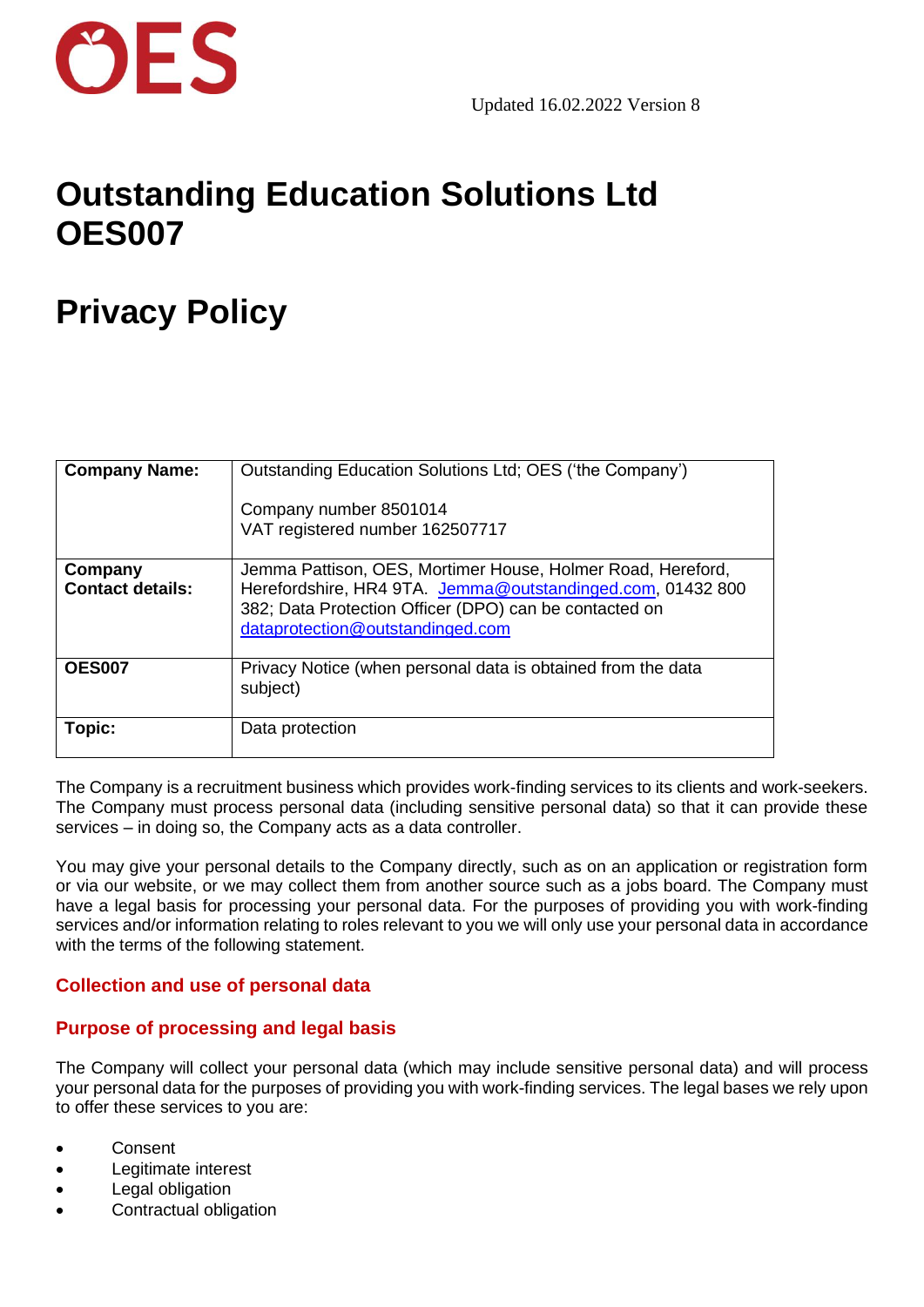#### Updated 16.02.2022 Version 8



#### **Legitimate interest**

Where the Company has relied on a legitimate interest to process your personal data our legitimate interests is/are as follows:

• As an Education agency we abide by the Employment Agencies Act 1973 and the Conduct of Employment Agencies & Employment Business Regulations 2003 ("the 2003 Regulations"), who regulate the employment agency industry as a whole. We gain your personal information to be able to comply with the above Regulations, and be able to comply with the current Education safeguarding legislation. An example of this would be asking whether you are male or female; we would need to know this due to specific requests in relation to supervision within changing rooms.

#### **Recipient/s of data**

The Company will process your personal data and/or sensitive personal data with the following recipients:

#### **Pulse Cashflow Finance (Previously known as Calverton Finance Ltd until December 2021)**

If you are employed by OES, relevant details about you will be provided to Pulse Outsource Ltd who provide payroll services for OES. This will include your name, bank details, address, date of birth, National Insurance Number, email address and pay. Here is a link to their Privacy Policy; [Pulse Cashflow Finance](https://www.pulsecashflow.com/privacy-policy)

#### **InTime**

This is the platform that Pulse Cashflow provides to candidates to access pay slips and financial information regarding pay. OES and RJ Francis also have access to this information. Here is a link to their Privacy Policy; [Pulse Cashflow Finance](https://www.pulsecashflow.com/privacy-policy)

#### **MatchMaker Software Ltd**

Once you start the recruitment process with OES your personnel records will be held on MATCHMAKER which is a recruitment software OES uses. Here is a link to their Privacy Policy; [Matchmaker](http://www.ciphr.com/privacy-notice/)

#### **DM Lab**

OES uses DM Lab to maintain the OES website and the traffic that flows through the website. A link to DM Lab Privacy Policy is here [DM Lab](https://thedmlab.com/privacy-policy/)

#### **O2**

OES uses the O2 network to communicate with you via SMS text messaging and at times by phone and email. Here is a link to O2's Privacy Policy; [O2](https://www.o2.co.uk/termsandconditions/privacy-policy)

#### **Mortimer House, Hereford**

The OES office is based at Mortimer House, Hereford. OES internet connectivity is provided as a service from Mortimer house and is a dedicated network administered by our IT company JFC. Mortimer House Privacy Policy to follow.

#### **NOW:Pensions**

Your details will be provided to NOW:Pensions who are OES's Pension Scheme provider. You will be autoenrolled into the pension scheme after 3 months of being within 'postponement' (this is 3 months after your 1<sup>st</sup> days work for OES) and details provided to NOW: Pensions will be your name, date of birth, National Insurance number, email address and pay. Your bank details will not be passed to NOW:Pensions at this time. NOW:Pensions retain all information within the UK.

It is compulsory for OES to automatically enrol our eligible workers into a pension scheme, for further information please visit the [Gov.uk](https://www.gov.uk/workplace-pensions) website. Here is a link to NOW:Pensions Privacy Policy [NOW:Pensions](https://www.nowpensions.com/privacy-policy/)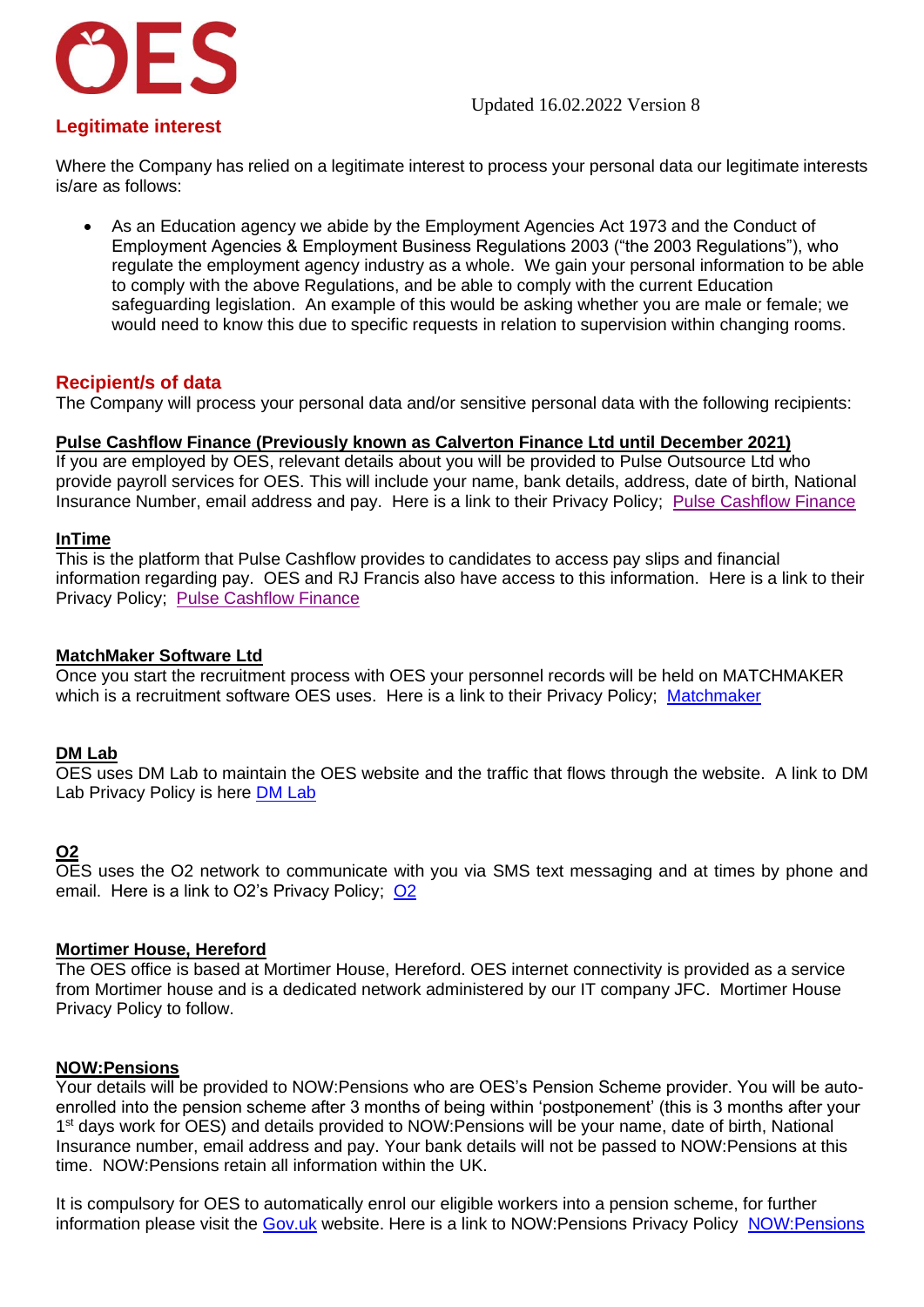

#### **Redline**

OES uses Redline for telephonic systems which include Audio recording of voicemails. Here is a link to Redline's Privacy Policy; [Redline](https://www.redlinetele.com/privacy-policy/)

#### **RJ Francis**

Once you have worked for OES, your information is stored through Calverton Finance. RJ Francis has access to the Pulse Cashflow and InTime system for reporting information about OES Business to HMRC. Here is a link to RJ Francis Privacy Policy: [RJ Francis](https://rjfrancis.co.uk/privacy/)

#### **Capita**

If OES needs to process an Enhanced DBS application for you this will be done through Capita. The relevant information and documents you provided upon registration will be used to support your application. Here is a link to Capita's Privacy Policy; [Capita](http://www.capita.com/privacy-policy/)

### **John Finch Computers (JFC)**

JFC provides OES' Microsoft 365 support (including limited support with 'Egress' encryption software which is used to send personal and/or sensitive data when necessary) and IT administration. They support OES with annual IT system clean ups of PC's, Laptops, IPads, Rooters as well as the profiling of systems and assisting with new hardware purchases. JFC provides suitable antivirus malware and has remote support on devices when authorisation is specifically given by an OES Director.

OES uses JFC as a desktop host as well as support provider. Here is [John Finch](file:///W:/OES%20Documents/GDPR/JFC%20Privacy%20Policy%20(003).pdf) Computers Privacy Policy; John Finch

#### **Disclosure and Barring Service (DBS)**

For Enhanced DBS checks that have been registered with the DBS Update Service, the information will be provided online to the DBS for an instant check to see if this DBS is registered and remains current. Here is a link to [DBS](https://secure.crbonline.gov.uk/crsc/terms) Privacy Policy; DBS

#### **WhatsApp**

Is used as a contact method for a small number of schools to book cover. A link to WhatsApp privacy Policy can be found here; [WhatsApp](https://www.whatsapp.com/legal/updates/privacy-policy/?lang=en)

#### **Facebook**

This social media platform is used to advertise positions that OES are looking to fill. There are also links from the OES website to access this social media site. A link to facebook privacy policy can be found here; [facebook](https://www.facebook.com/about/privacy)

#### **Twitter**

This social media platform is used to advertise positions that OES are looking to fill. There are also links from the OES website to access this social media site. A link to the Twitter privacy policy can be found here: [twitter](https://twitter.com/en/privacy)

#### **Application stage**

OES asks you for your personal details including name, contact details and CV. You will be asked about your previous experience, education, referees and for answers to questions relevant to the role you have applied. Our recruitment team will have access to this information.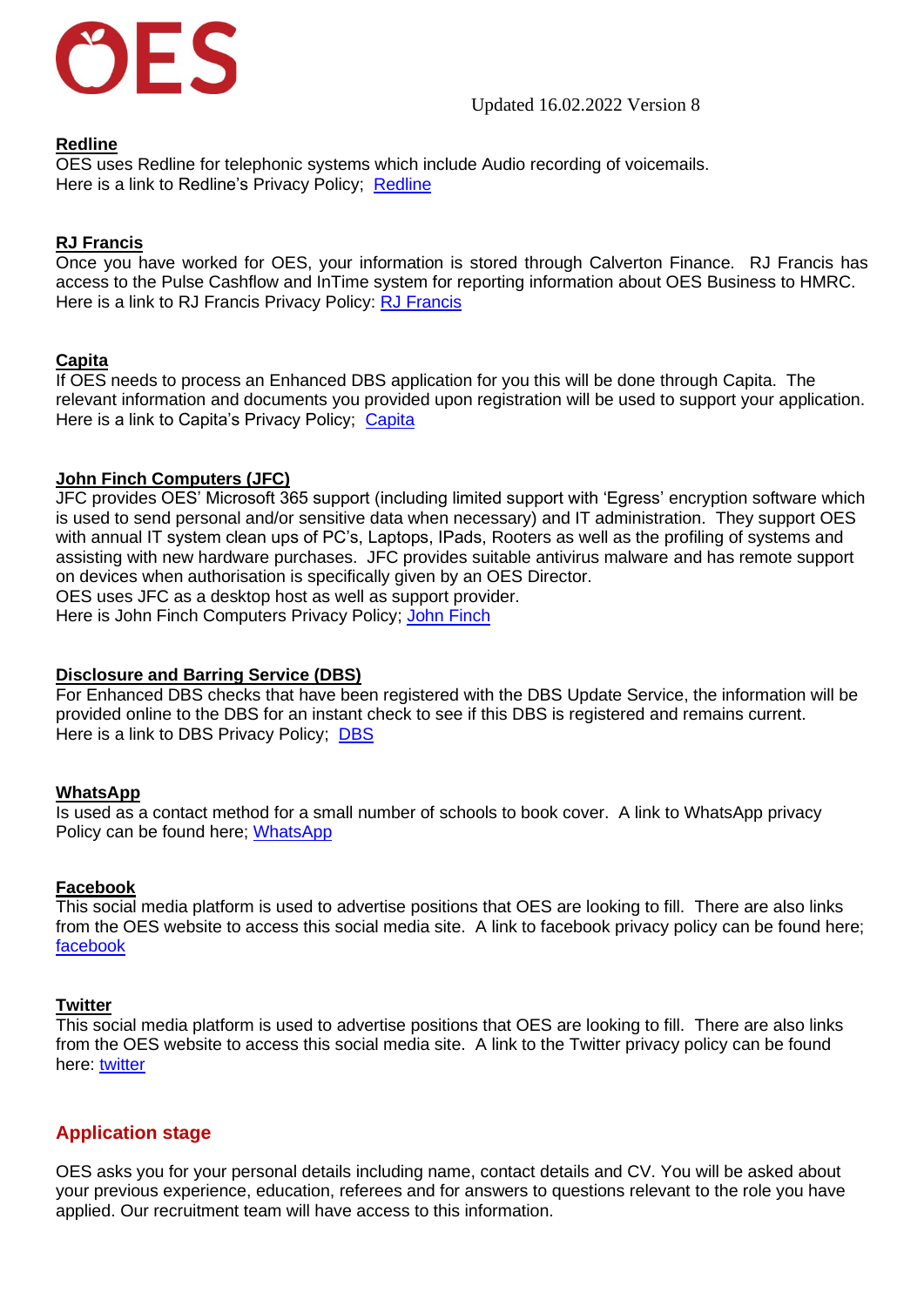## **DES**

#### Updated 16.02.2022 Version 8

If you are offered employment under a Contract for Services (CFS) we will ask for information to enable relevant pre-employment checks. You must successfully complete the pre-employment checks before OES can offer you work. OES are required to confirm the identity of staff, their right to work in the United Kingdom and seek assurance as to their trustworthiness, integrity and reliability.

You will also be required to do the following:

- Provide proof of your identity you will be asked to attend OES office with original documents so copies can be taken. NB: an online registration may be offered if it is unsafe to come into OES office.
- Provide proof of your qualifications you will be asked to attend OES office with original documents so copies can be taken.
- You will be asked to complete a criminal records declaration to declare any unspent convictions.
- You will be asked to declare whether you have previously been / or are currently under any investigation or disciplinary procedure.
- OES will discuss completing an Enhanced DBS check via the Disclosure and Barring Service, or;
- Access DBS Update Service which will verify your declaration of unspent convictions and provide supporting documentation for this.
- OES will contact your referees, using the details you provide in your application to obtain references
- You will be asked to complete a questionnaire about your health. This is to establish your fitness to work.
- Bank details to process salary payments
- Emergency contact details so we know who to contact in case you have an emergency at work

#### **Assessments**

OES may ask you to participate in training days; and/or to attend an interview – or a combination of these. Information will be generated by you and by OES. For example, we might take interview notes. This information is held by OES.

If you are unsuccessful following assessment for the position you have applied for, we may ask if you would like your details to be retained in our talent pool for a period of six months. If you say yes, OES would proactively contact you should any further suitable vacancies arise.

#### **Profiling and Automated Processing**

OES does not use profiling or automated processing.

#### **Statutory/contractual requirement**

Your personal data is required by law and/or a contractual requirement (e.g. our client may require this personal data), and/or a requirement necessary to enter into a contract. You are obliged to provide the personal data and if you do not the consequences of failure to provide the data are:

• OES will not be able to provide work finding services for you.

#### **Health Management**

OES will check with you annually to see if there are any changes to your Health. We do this to ensure OES records are kept up to date and because we may need to disclose this information to an education establishment if it will have an impact on the work you are able to carry out. The educational establishment themselves may do a risk assessment in accordance with their Health and Safety policy.

#### **Access to personal information**

OES tries to be as open as it can be in terms of giving people access to their personal information. Individuals can find out if OES holds any personal information by making a Subject Access Request (SAR)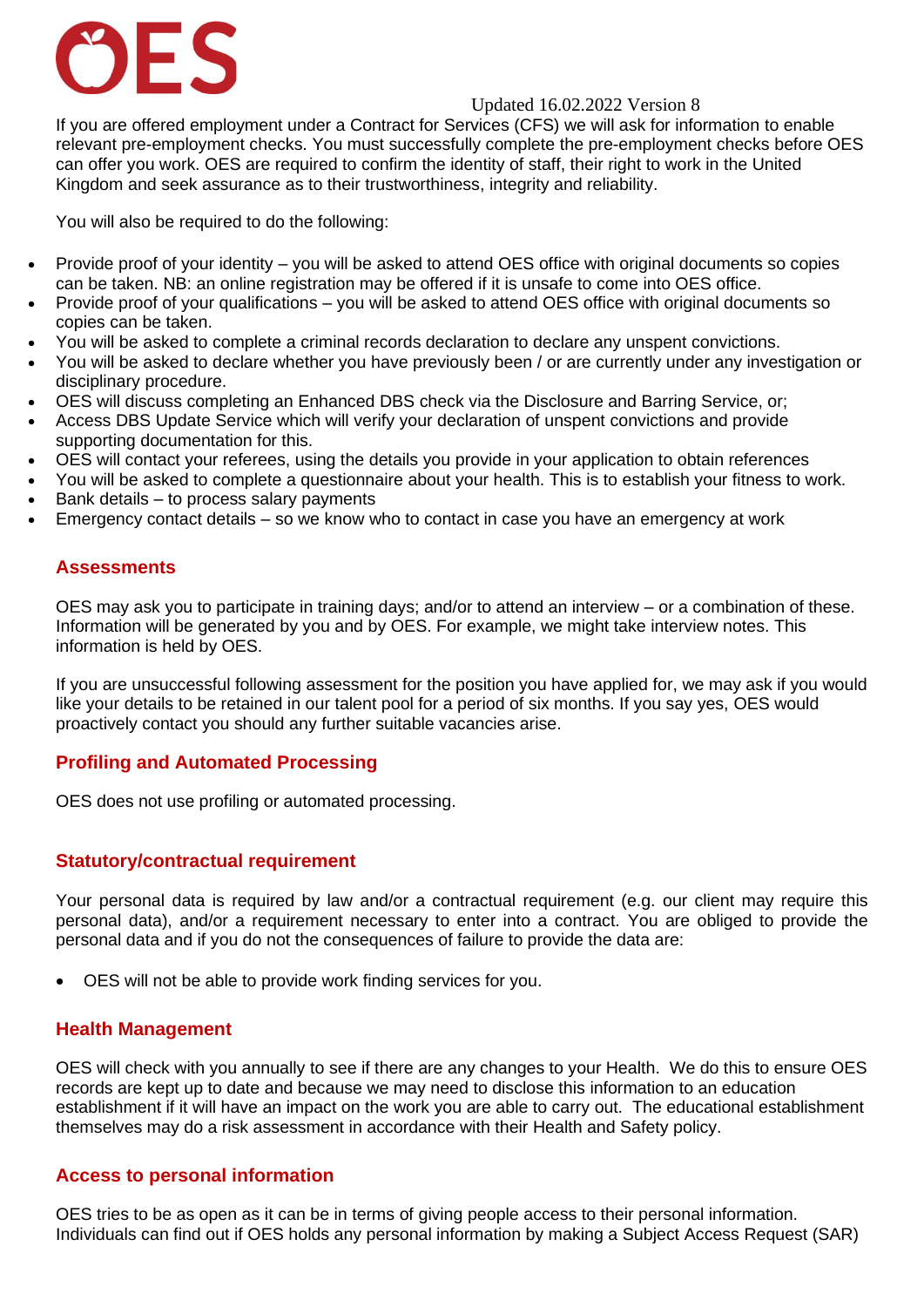

Updated 16.02.2022 Version 8

under the General Data Protection Regulations 2018 (GDPR). If a SAR request is made and OES hold's information about you, they will:

- give you a description of it;
- tell you why OES are holding it;
- tell you who it could be disclosed to; and
- let you have a copy of the information in an intelligible form.

To make a request to OES for any personal information we may hold about you, you will need to put the request in writing with proof of identification in the form of either passport, driving license or birth certificate, to [dataprotection@outstandinged.com](mailto:dataprotection@outstandinged.com) the postal address provided below. A SAR template which you may want to use to assist with this is available from the **GDPR** section of OES's website. OES will respond within 30 days to any SAR request. If you have any questions please email dataprotection@outstandinged.com or call 01432 800382.

If you agree, OES will try to deal with your request informally, for example by providing you with the specific information you need over the telephone.

If OES holds information about you, you can ask to correct any mistakes by, once again, contacting OES via email on [dataprotection@outstandinged.com](mailto:dataprotection@outstandinged.com) or call 01432 800382.

#### **Disclosure of personal information**

In many circumstances OES will not disclose personal data without consent. However, if a complaint is made there may be a need to share personal information with the organisation(s) concerned and with other relevant bodies. You can also get further information on:

- agreements OES has with other organisations for sharing information:
- circumstances where OES can pass on personal data without consent for example, to prevent and detect crime and to produce anonymised statistics;
- OES instructions to staff on how to collect, use and delete personal data; and
- how OES checks that the information held is accurate and up to date.

#### **Links to other websites**

This privacy notice does not cover the links within this site linking to other websites. We encourage you to read the privacy statements on the other websites you visit.

#### **Cookies Policy**

You can set your browser to refuse all or some browser cookies, or to alert you when websites set or access cookies. If you disable or refuse cookies, please note that some parts of this website may become inaccessible or not function properly. For more information about the cookies we use, and to manage your cookie settings please see OES Cookies Policy which is available on OES website. You can set your browser to refuse all or some browser cookies, or to alert you when websites set or access cookies. If you disable or refuse cookies, please note that some parts of this website may become inaccessible or not function properly. For more information about the cookies we use, and to manage your cookie settings please see our

#### **Data retention**

OES will retain your personal data only for as long as is necessary. Different laws require OES to keep different data for different periods of time.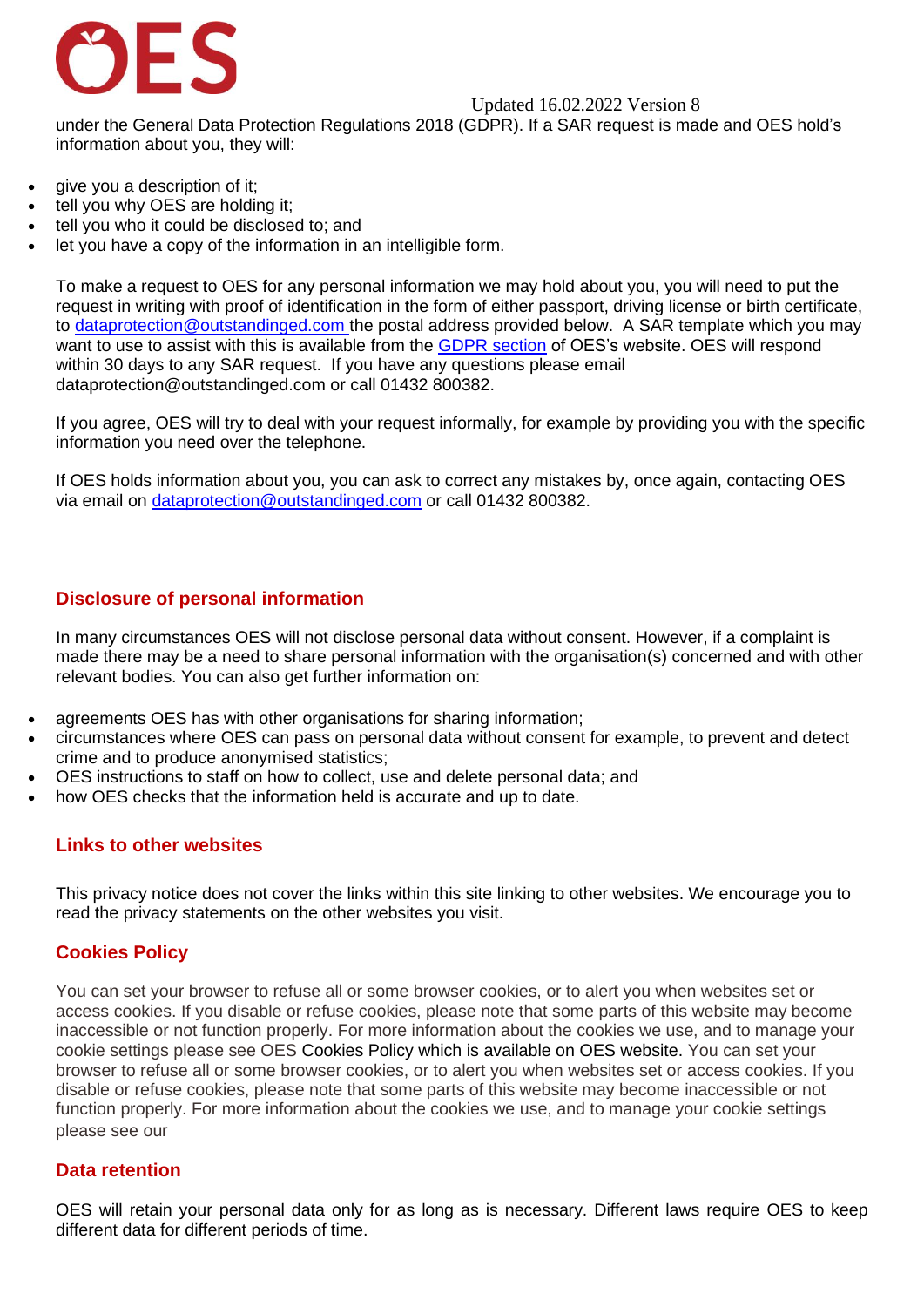# ES

#### Updated 16.02.2022 Version 8

The Conduct of Employment Agencies and Employment Businesses Regulations 2003, require OES to keep work-seeker records for at least one year from (a) the date of their creation or (b) after the date on which we last provide you with work-finding services. Other documentation including the right to work within the UK and WTR (Working Time Records) will be kept for 2 years.

OES must also keep your payroll records, holiday pay, sick pay and pensions auto-enrolment records for as long as is legally required by HMRC and associated national minimum wage, social security and tax legislation. Financial and Pension auto-enrolment are required to be keep for 6 +1 years.

Where OES has obtained your consent to process your personal and sensitive personal data, it will be done in line with OES retention policy (available upon request to dataprotection@outstandinged.com). Upon expiry of that period OES will seek further consent from you. Where consent is not granted OES will cease to process your personal data and sensitive personal data.

#### **Your rights**

Please be aware that you have the following data protection rights:

- The right to be informed about the personal data the Company processes on you;
- The right of access to the personal data the Company processes on you;
- The right to rectification of your personal data:
- The right to erasure of your personal data in certain circumstances;
- The right to restrict processing of your personal data;
- The right to data portability in certain circumstances;
- The right to object to the processing of your personal data that was based on a public or legitimate interest;
- The right not to be subjected to automated decision making and profiling; and
- The right to withdraw consent at any time.

Where you have consented to OES processing your personal data and sensitive personal data you have the right to withdraw that consent at any time by contacting

Jemma Pattison; Mortimer House, Holmer Road, Hereford, Herefordshire, HR4 9TA, [Jemma@outstandinged.com,](mailto:Jemma@outstandinged.com) 01432 800 382, or alternatively email [dataprotection@outstandinged.com.](mailto:dataprotection@outstandinged.com) DPO information can be provided upon request.

#### **Complaints or queries**

If you wish to complain about this privacy notice or any of the procedures set out in it please contact Jemma Pattison; Mortimer House, Holmer Road, Hereford, HR4 7FA, [Jemma@outstandinged.com,](mailto:Jemma@outstandinged.com) 01432 800 382, or alternatively email [dataprotection@outstandinged.com.](mailto:dataprotection@outstandinged.com) DPO information can be provided upon request.

You also have the right to raise concerns with Information Commissioner's Office on 0303 123 1113 or at [https://ico.org.uk/concerns/,](https://ico.org.uk/concerns/) or any other relevant supervisory authority should your personal data be processed outside of the UK, if you believe that your data protection rights have not been adhered to.

#### **Amendments and Updates of this policy**

| <b>Date</b> | <b>Information</b>                                                                           |
|-------------|----------------------------------------------------------------------------------------------|
| 17.05.2018  | Version 1 updated to Version 2. John Finch Computers added into the Privacy Policy.          |
| 04.10.2018  | Version 2 Updates to Version 3. Clarity on pension auto-enrollment by adding gov.uk website. |